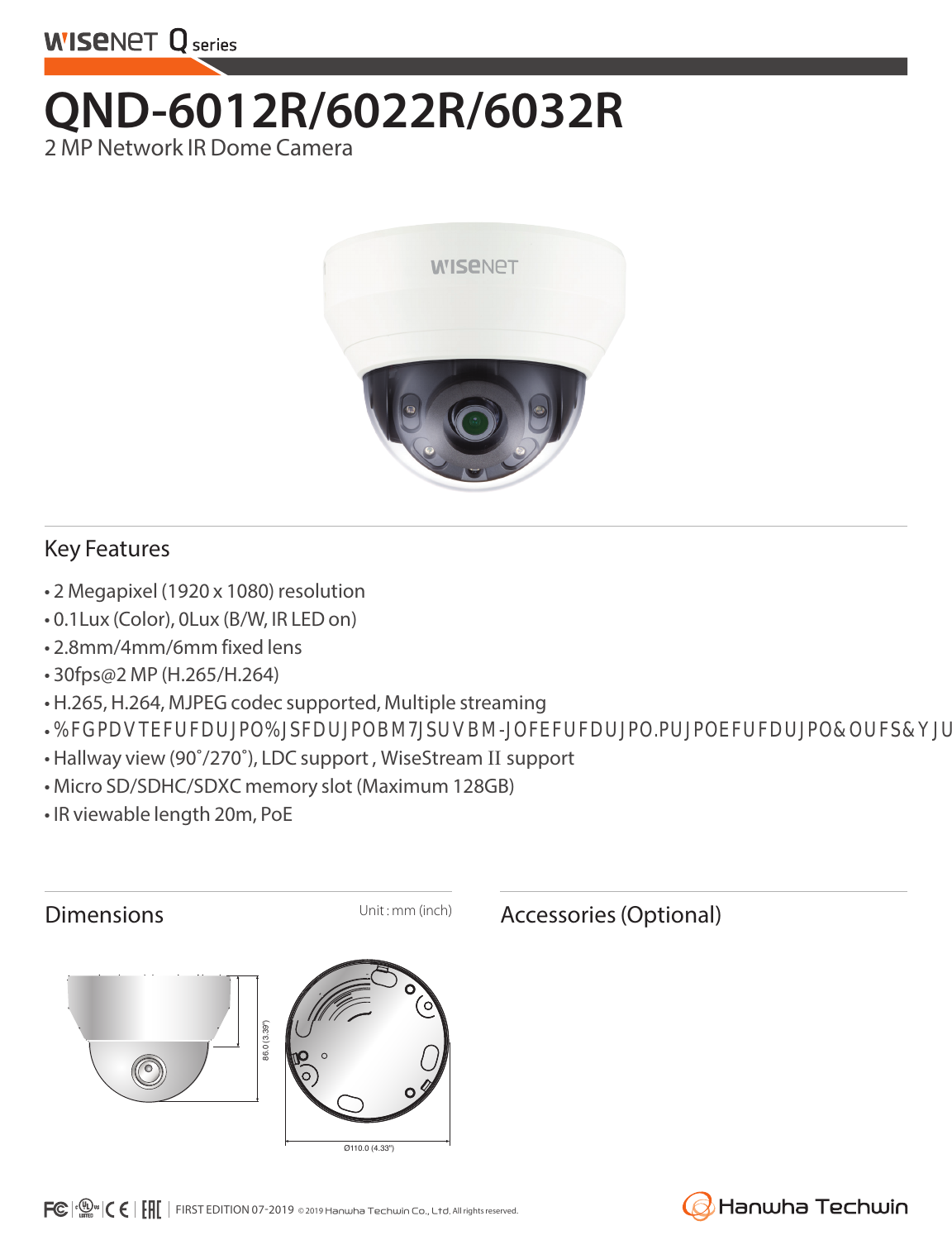**WISENET Q** series

|                                  | <b>QND-6012R</b>                                                                                                             | <b>QND-6022R</b>                               | <b>QND-6032R</b>                                                                    |  |
|----------------------------------|------------------------------------------------------------------------------------------------------------------------------|------------------------------------------------|-------------------------------------------------------------------------------------|--|
| <b>VIDEO</b>                     |                                                                                                                              |                                                |                                                                                     |  |
| <b>Imaging Device</b>            | 1/2.8" 2 MP CMOS                                                                                                             |                                                |                                                                                     |  |
| <b>Effective Pixels</b>          | 1920(H) x 1080(V)                                                                                                            |                                                |                                                                                     |  |
| Min[ g_ Illumination             | Color: 0.1Lux (F2.0, 1/30sec)<br>BW: 0Lux (IR LED on)                                                                        | BW: 0Lux (IR LED on)                           | Color: 0.1Lux (F1.6, 1/30sec) Color: 0.1Lux (F2.0, 1/30sec)<br>BW: 0Lux (IR LED on) |  |
| <b>Video Out</b>                 | CVBS: 1.0 Vp-p / 75 $\Omega$ composite, 720 x 480 for installation                                                           |                                                |                                                                                     |  |
| <b>LENS</b>                      |                                                                                                                              |                                                |                                                                                     |  |
| <b>Focal Length (Zoom Ratio)</b> | 2.8mm fixed focal                                                                                                            | 4mm fixed focal                                | 6mm fixed focal                                                                     |  |
| Max[ g Aperture Ratio            | F2.0                                                                                                                         | F1.6                                           | F2.0                                                                                |  |
| <b>Angular Field of View</b>     | H: 113.74<br>$V:61.5^\circ$<br>$D: 134.45^{\circ}$                                                                           | H: 87.6<br>$V:46.4^\circ$<br>$D:104.5^{\circ}$ | H:52.8<br>$V:30.3^\circ$<br>$D: 60.4^{\circ}$                                       |  |
| <b>Focus Control</b>             | Fixed                                                                                                                        |                                                |                                                                                     |  |
| PAN / TILT / ROTATE              |                                                                                                                              |                                                |                                                                                     |  |
| Pan / Tilt / Rotate Range        | $0^{\circ}$ ~350 $^{\circ}$ / 0 $^{\circ}$ ~67 $^{\circ}$ / 0 $^{\circ}$ ~355 $^{\circ}$                                     |                                                |                                                                                     |  |
| <b>OPERATIONAL</b>               |                                                                                                                              |                                                |                                                                                     |  |
| IR Viewable Length               | 20m (65.62ft)                                                                                                                |                                                |                                                                                     |  |
| <b>Camera Title</b>              | Displayed up to 85 characters                                                                                                |                                                |                                                                                     |  |
| Day & Night                      | Auto (ICR)                                                                                                                   |                                                |                                                                                     |  |
| <b>Backlight Compensation</b>    | <b>BLC, WDR, SSDR</b>                                                                                                        |                                                |                                                                                     |  |
| <b>Wide Dynamic Range</b>        | 120dB                                                                                                                        |                                                |                                                                                     |  |
| <b>Digital Noise Reduction</b>   | <b>SSNR</b>                                                                                                                  |                                                |                                                                                     |  |
| <b>Motion Detection</b>          | 4ea, polygonal zones                                                                                                         |                                                |                                                                                     |  |
| <b>Privacy Masking</b>           | 6ea, rectangular zones                                                                                                       |                                                |                                                                                     |  |
| <b>Gain Control</b>              | Support                                                                                                                      |                                                |                                                                                     |  |
| <b>White Balance</b>             | ATW / AWC / Manual / Indoor / Outdoor                                                                                        |                                                |                                                                                     |  |
| <b>LDC</b>                       | Support                                                                                                                      |                                                |                                                                                     |  |
| <b>Electronic Shutter Speed</b>  | Minimum / Maximum / Anti flicker (1/5~1/12,000sec)                                                                           |                                                |                                                                                     |  |
| <b>Video Rotation</b>            | Flip, Mirror, Hallway view (90°/270°)                                                                                        |                                                |                                                                                     |  |
| <b>Analytics</b>                 | Defocus detection, Directional / Virtual Line detection, Motion detection, Enter/Exit, Tampering                             |                                                |                                                                                     |  |
| Alarm I/O                        | Input 1ea / Output 1ea                                                                                                       |                                                |                                                                                     |  |
| <b>Alarm Triggers</b>            | Analytics, Network disconnect, Alarm input                                                                                   |                                                |                                                                                     |  |
| <b>Alarm events</b>              | File upload via FTP and e-mail<br>Notification via e-mail<br>SD/SDHC/SDXC or NAS recording at event triggers<br>Alarm output |                                                |                                                                                     |  |
| Audio In                         | Built-in mic                                                                                                                 |                                                |                                                                                     |  |
| <b>NETWORK</b>                   |                                                                                                                              |                                                |                                                                                     |  |
| <b>Ethernet</b>                  | RJ-45 (10/100BASE-T)                                                                                                         |                                                |                                                                                     |  |
| <b>Video Compression</b>         | H.265/H.264: Main/High, MJPEG                                                                                                |                                                |                                                                                     |  |
| <b>Resolution</b>                | 1920 x 1080, 1280 x 960, 1280 x 720, 800 x 600, 800 x 448, 720 x 576, 720 x 480, 640 x 480,<br>640 x 360                     |                                                |                                                                                     |  |
| Max[ g Framerate                 | H.265/H.264: Maximum 30fps<br>MJPEG: Maximum 15fps                                                                           |                                                |                                                                                     |  |
| <b>Smart Codec</b>               | Manual (5ea area), WiseStream II                                                                                             |                                                |                                                                                     |  |
| <b>Video Quality Adjustment</b>  | H.264/H.265 : Target bitrate level control<br>MJPEG: Quality Level control                                                   |                                                |                                                                                     |  |
| <b>Bitrate Control</b>           | H.264/H.265: CBR or VBR / MJPEG: VBR                                                                                         |                                                |                                                                                     |  |
| <b>Streaming</b>                 | Unicast (6 users) / Multicast<br>Multiple streaming (Up to 3 profiles)                                                       |                                                |                                                                                     |  |
| <b>Audio Compression</b>         | G.711 u-law /G.726 Selectable<br>G.726 (ADPCM) 8KHz, G.711 8KHz<br>G.726: 16Kbps, 24Kbps, 32Kbps, 40Kbps                     |                                                |                                                                                     |  |